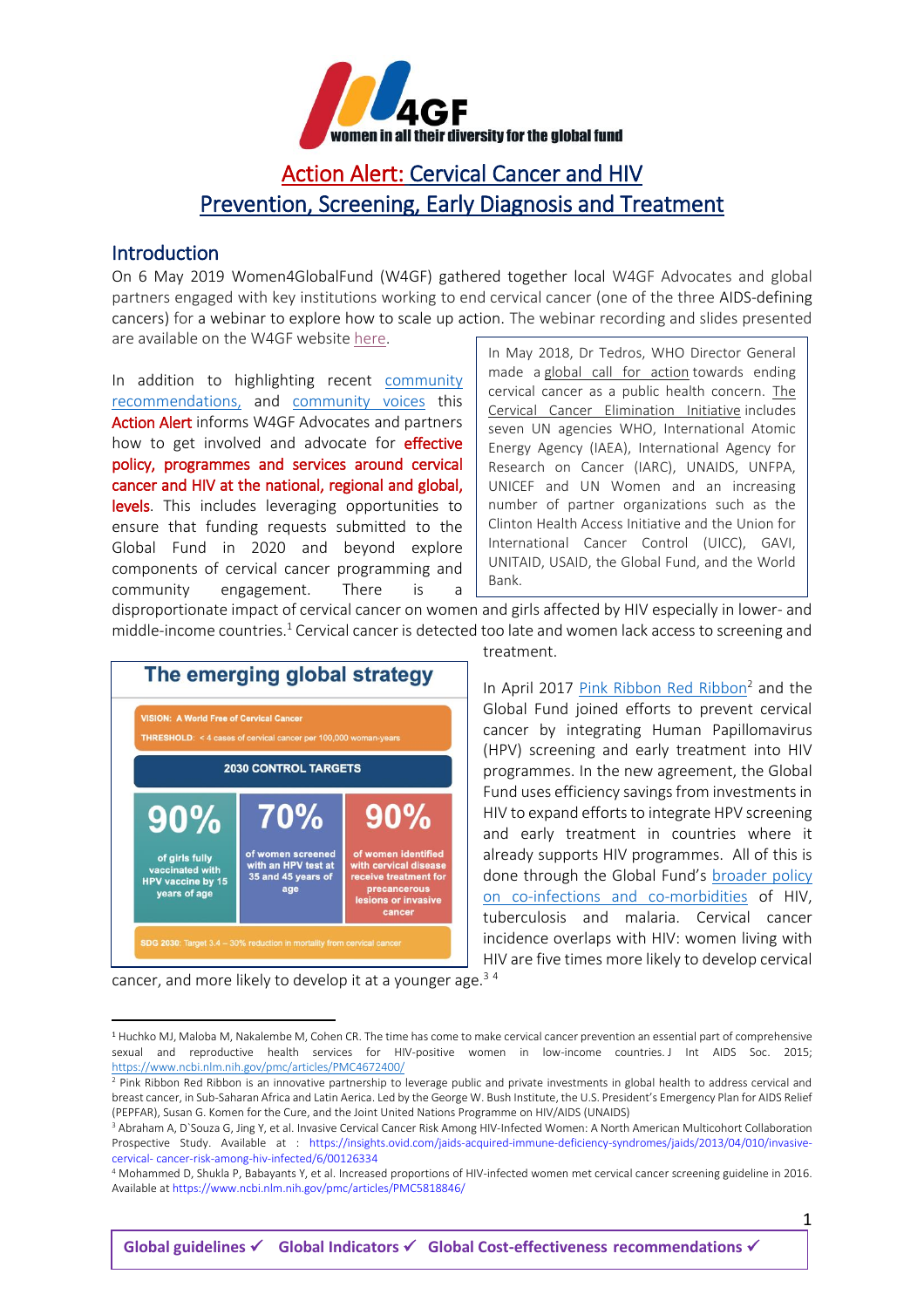

Cervical cancer is the fourth most common cancer among women globally, with 570,000 women newly diagnosed and 311,000 women dying in 2018. Nearly 90% of deaths took place in low- and middleincome countries. 5

## Countdown to World Health Assembly adoption of 2020-2030 global strategy

Now is the time to build on the momentum and political will to end cervical cancer – and to make sure that the rights and needs of women and girls in all their diversity affected by HIV are really clear. An

important starting point for engagement is to review WHO's draft cervical cancer global strategy to accelerate an end to cervical cancer, with clear goals and targets for the period 2020– 2030 accessible [here](https://women4gf.us20.list-manage.com/track/click?u=7694fdec07793ad302219611e&id=e80e3d3e7a&e=c2175a527f).

#### The 2030 targets and 'elimination threshold' are subject to revision depending on the outcomes of

the modelling and the WHO approval process.



Advocate for the following in addition to recommendations [made by women living with HIV:](https://salamandertrust.net/wp-content/uploads/2019/01/Women_Engage_Cervical_Cancer_Advocacy_Booklet_FINAL_8th_March_2019.pdf?mc_cid=94ac914860&mc_eid=3b120e41fa)

- Ensure that documents speak to the realities of women and move away from medical and technical language. Make sure the links to HIV are clear
- Advocate for HPV DNA tests which are now on the WHO essential medicines list.
- Request a comprehensive investment case for cervical cancer
- Focus on a life-course approach that ensures childhood vaccines; sexual health education for all young people in/out of schools; screening and early detection; and diagnosis, treatment and palliative care.
- Ensure integration at primary health care level, aligning well with the push for social protection and UHC.

The 2020-2030 Global Strategy on Cervical cancer will be adopted at the World Health Assembly in May 2020. From May to August 2019 a series of regional consultations take place.

Now is the time to convene civil society across health fields to build coalitions and joint campaigns around cervical cancer.

Now is the time to politically drive action at national levels and to partner with governments to share information on cervical cancer and the risks and opportunities to intervene.

 $\overline{a}$ 

2

<sup>&</sup>lt;sup>5</sup> WHO[, Cervical Cancer](/Users/alicewelbourn/Dropbox/2018SEPPromotingALIVHEFRAMEWORK:%20DTG:Cervical%20Cancer:Podcasts/Cervical%20Cancer/Cervical%20cancer%20is%20the%20fourth%20most%20common%20cancer%20among%20women%20globally)